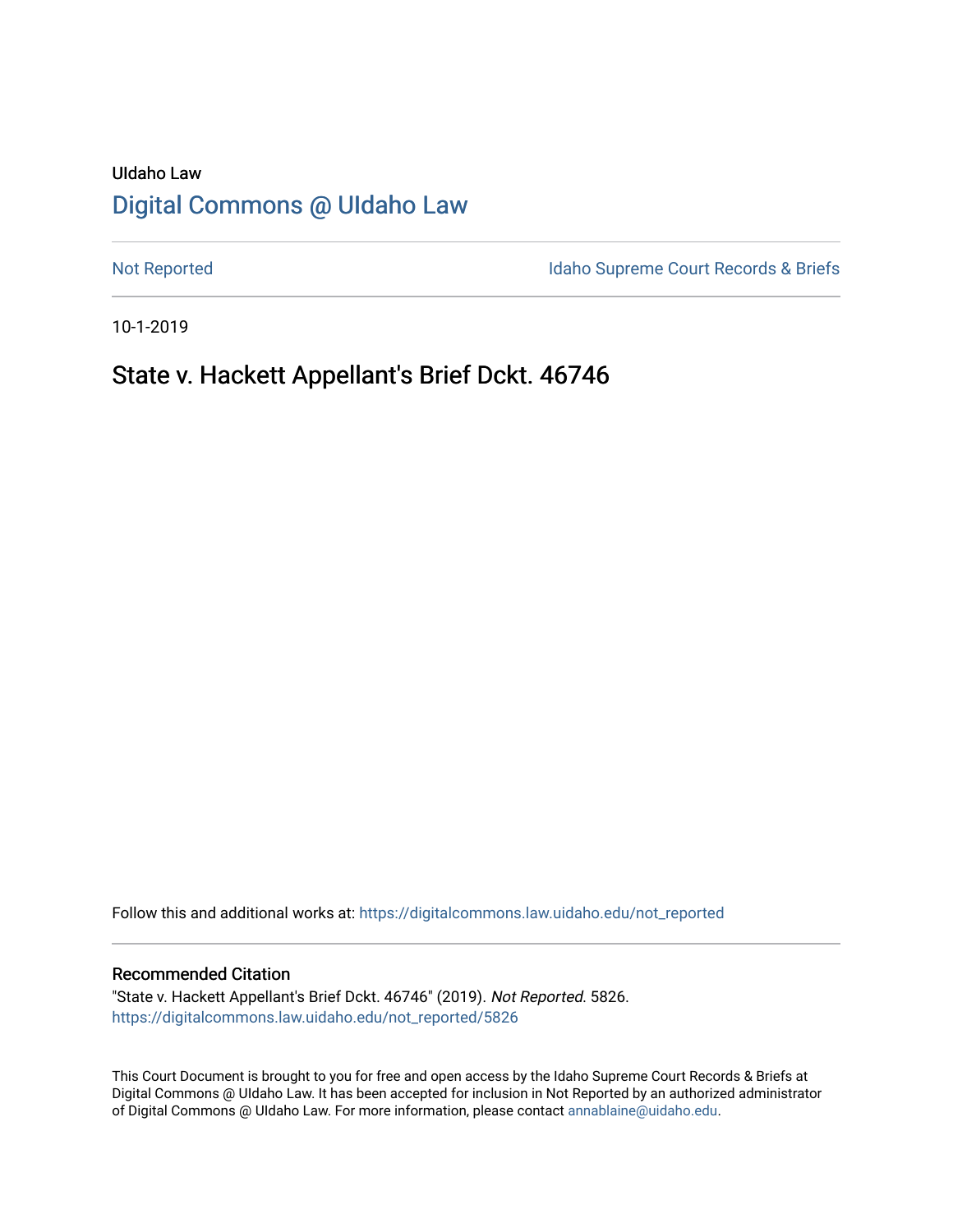Electronically Filed 10/1/2019 1:31 PM Idaho Supreme Court Karel Lehrman, Clerk of the Court By: Brad Thies, Deputy Clerk

ERIC D. FREDERICKSEN State Appellate Public Defender I.S.B. *#6555* 

MA YA P. WALDRON Deputy State Appellate Public Defender I.S.B. #9582 322 E. Front Street, Suite 570 Boise, Idaho 83 702 Phone: (208) 334-2712 Fax: (208) 334-2985 E-mail: documents@sapd.state.id.us

# IN THE SUPREME COURT OF THE STATE OF IDAHO

| STATE OF IDAHO,         |                               |
|-------------------------|-------------------------------|
| Plaintiff-Respondent,   | NO. 46746-2019                |
| v.                      | BONNER COUNTY NO. CR-2014-986 |
| MARTIN MAXWELL HACKETT, | <b>APPELLANT'S BRIEF</b>      |
| Defendant-Appellant.    |                               |

)

### STATEMENT OF THE CASE

### Nature of the Case

Martin Hackett appeals from the district court's order revoking his probation. The district court abused its discretion by revoking Mr. Hackett's probation and executing his underlying sentence because his probation was achieving its rehabilitative purpose.

### Statement of Facts and Course of Proceedings

In 2014, Mr. Hackett pied guilty to felony eluding a police officer and misdemeanor driving without privileges. (R., pp.58-69.) The court sentenced him to a total term of three years, with one of those years fixed, but suspended the sentence and placed him on probation.  $(R., pp. 78-81.)$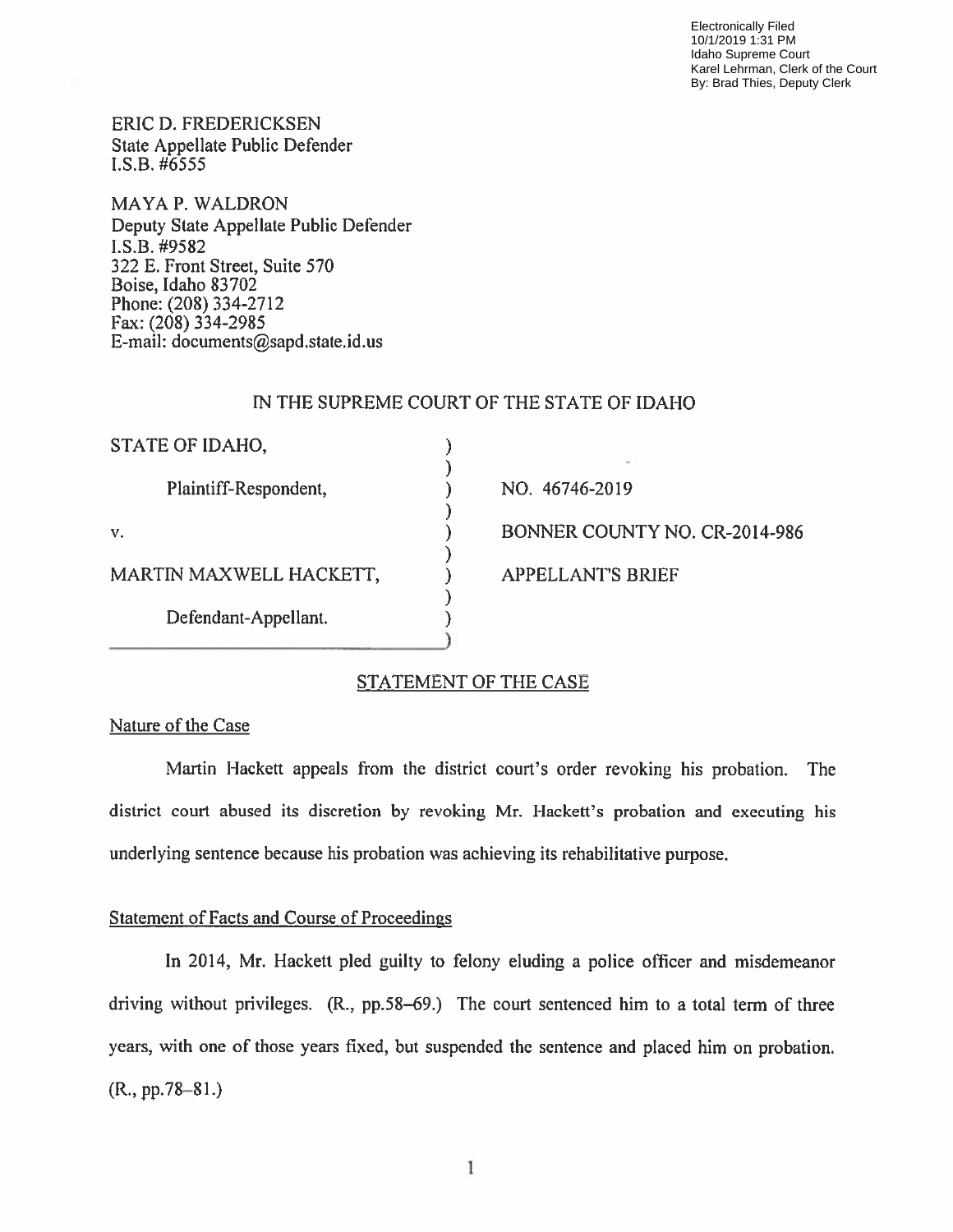In March 2016, Mr. Hackett admitted to violating his probation by being convicted of battery and by drinking alcohol, and the district court continued him on probation. (R., pp.112– 40, 197–201.) In October 2016, he admitted to violating his probation a second time by failing to appear to serve two days of discretionary jail time, by not living at his approved residence, and by testing positive for methamphetamine. (R., pp.215-17, 242-43.) The court executed Mr. Hackett's underlying sentence and retained jurisdiction, but later placed Mr. Hackett back on probation after a successful rider. (R., pp.242-43, 246-48, 256, 259-63.) In April 2018, Mr. Hackett admitted to violating his probation a third time by committing the crime of criminal mischief.  $(R., pp.277-79, 307.)$  The court again continued him on probation.  $(R., pp.307, 312-$ 14.)

In September 2018, the State filed the probation violation allegations at issue in this appeal. (R., pp.318-34.) Mr. Hackett admitted to violating his probation by being convicted of violating a no contact order, by being charged with resisting arrest and driving without a license, (which charges had been dismissed), by not attending a scheduled meeting with his probation officer, and by contacting a woman his probation officer had ordered him not to contact. (R., pp.319-20, 358-59; Tr., p.6, L.1-p.8, L.22.)

At the disposition hearing, the State asked that the court execute Mr. Hackett's underlying sentence. (Tr., p.27, L.17-p.28, L.12.) Defense counsel noted that Mr. Hackett had missed his meeting with his probation officer because he was incarcerated in Washington, that he had already served sixty days in Washington for the no contact order conviction, and that his probation officer had recommended a retained jurisdiction. (Tr., p.28, L.16-p.29, L.23.) Defense counsel also informed the court that Mr. Hackett had lined up a job and a place to live, and thus asked that the court continue him on probation. (Tr.,  $p.29$ , Ls.11-17.) Finally,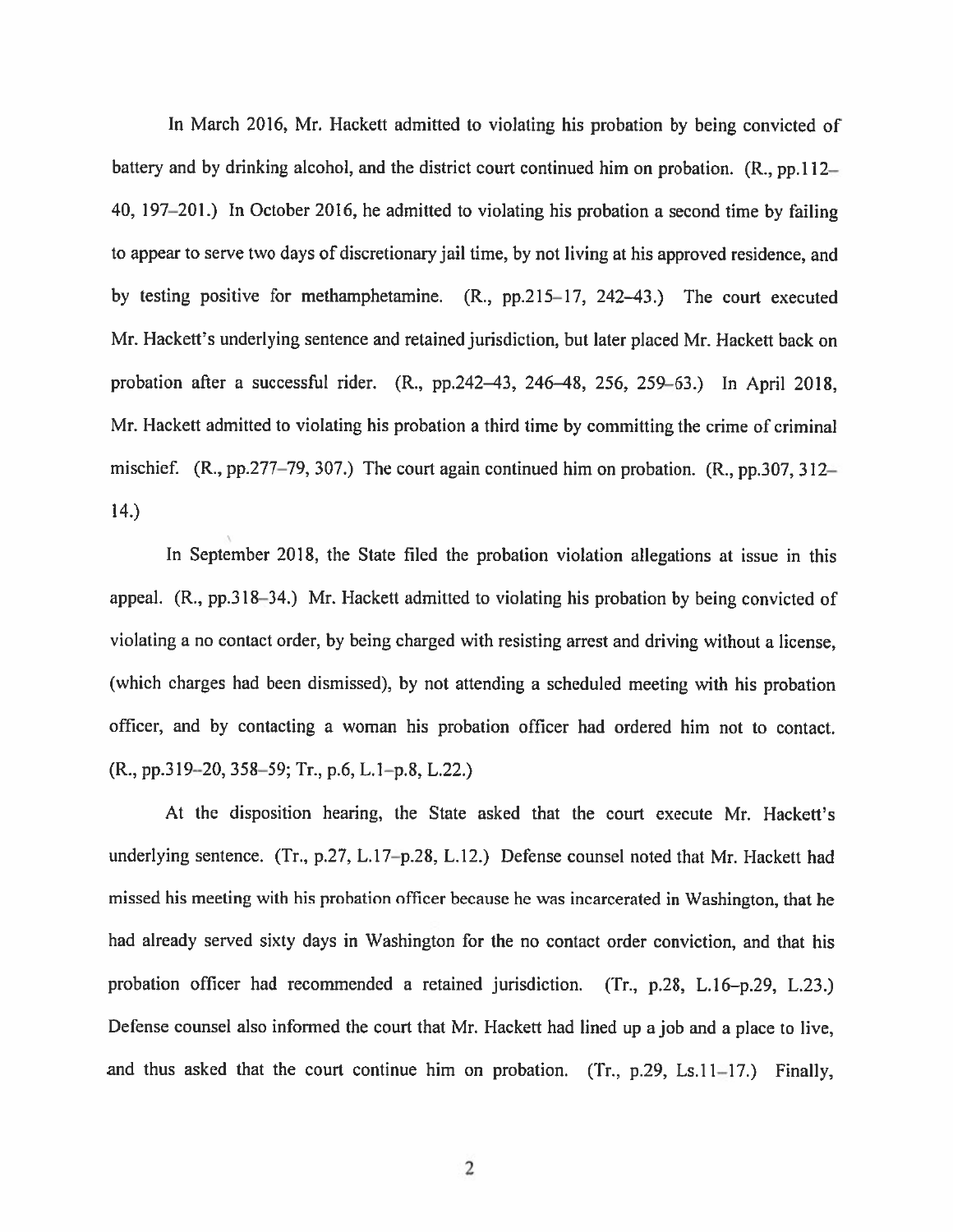Mr. Hackett told the court: "I would ask for one more chance rather than imposing my sentence. I know that no-contact order violations are serious and I understand that, Your Honor. And that's all. I would like to ask for one more chance, I know I can do it." (Tr., p.30, Ls.6-11.) Taking into account the history of Mr. Hackett's probation violations and that Mr. Hackett had already served more than the year of fixed time that his underlying sentence required, the court revoked Mr. Hackett's probation and executed his underlying sentence.<sup>1</sup> (R., pp.369-70, 373; Tr., p.30, L.12-p.31, L.12, p.33, L.9-p.34, L.7.)

Mr. Hackett timely appealed. (R., pp.378–79.)

# ISSUE

Did the district court abuse its discretion when it revoked Mr. Hackett's probation?

#### ARGUMENT

#### The District Court Abused Its Discretion When It Revoked Mr. Hackett's Probation

Whether willfully violating a condition of probation justifies revoking a defendant's probation "is a question addressed to the judge's sound discretion." *Stale v. Adams,* 115 Idaho 1053, 1054 (Ct. App. 1989). However, "a judge cannot revoke probation arbitrarily." *Id.* at 1055. It may revoke probation "if the judge reasonably concludes from the defendant's conduct that probation is not achieving its rehabilitative purpose." *Id.* 

The appellate court "defers to the trial court's decision" unless it abused its discretion. *Id.* That inquiry asks whether the district court, "(1) correctly perceived the issue as one of discretion; (2) acted within the outer boundaries of its discretion; (3) acted consistently with the legal standards applicable to the specific choices available to it; and (4) reached its decision by

<sup>&</sup>lt;sup>1</sup> Mr. Hackett has since been placed on parole.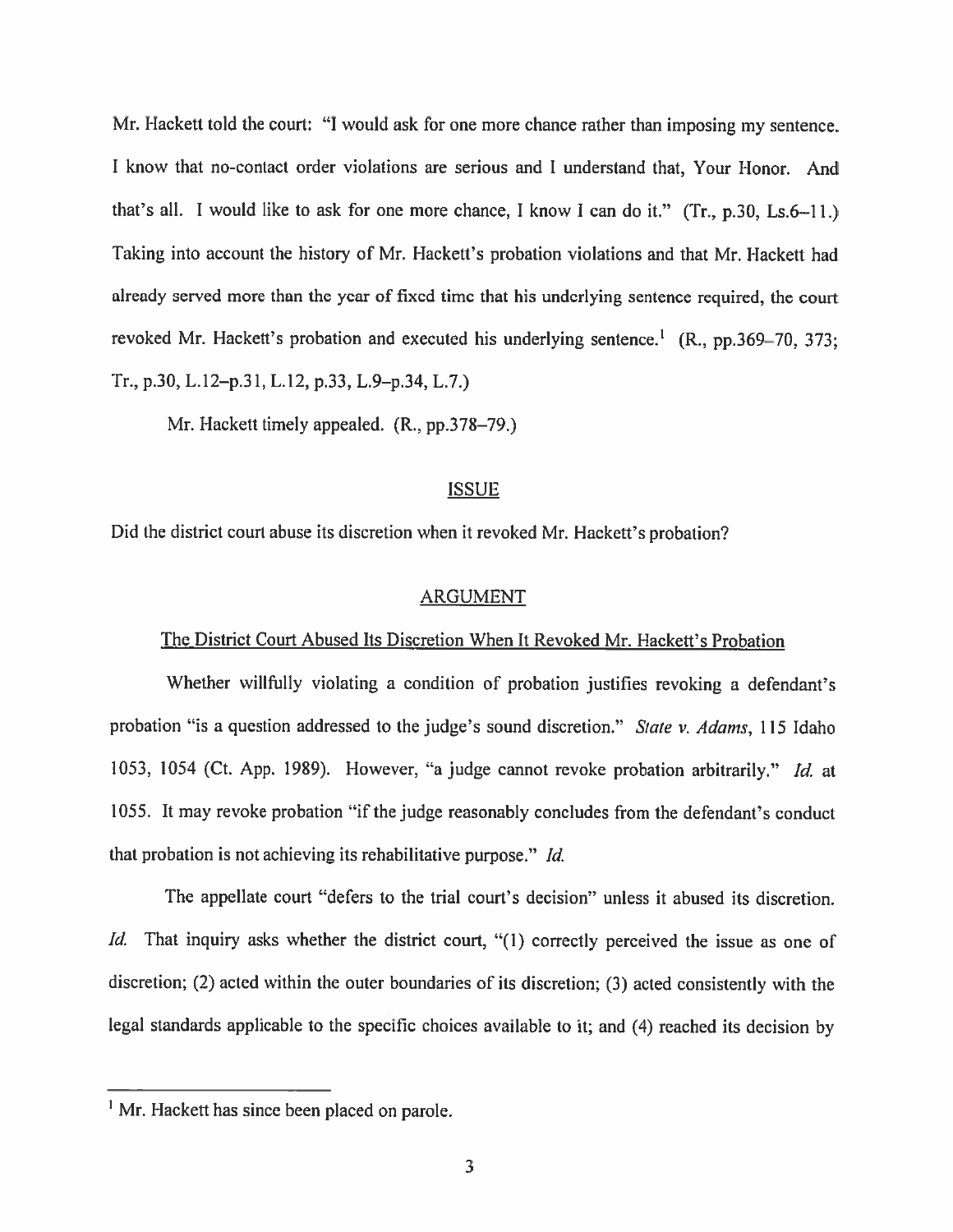the exercise of reason." *Lunneborg v.* My *Fun Life,* 163 Idaho 856, 863 (2018). This Court must consider the entire record, including the defendant's conduct before and during probation, *State v. Chapman, 111 Idaho 149, 153-54 (1986), and must take into consideration the four* goals of sentencing: the protection of society, deterrence, rehabilitation, and retribution, *State v. Pierce,* 150 Idaho 1, *5-6* (2010).

Although Mr. Hackett did not perfectly comply with the terms of his probation, probation was achieving its rehabilitative purpose and thus the district court abused its discretion by executing his sentence because it did not reach its decision by an exercise of reason. *See Adams,*  115 Idaho at I 055; *Lunneborg,* 163 Idaho at 863. As Mr. Hackett acknowledged at his disposition hearing, his no contact order violation was serious. (Tr., p.30, Ls.6-11.) While recognizing as much, Mr. Hackett was still making progress on probation. Notably, he continued to abstain from using drugs despite having struggled with addiction earlier on in his term of probation, he had arranged a place to live in Post Falls, and he had a job waiting for him. (R., pp.215-17, 242-43; PSI, pp.15-16, 30; Tr., p.29, Ls.11-17.) The district court therefore should have continued Mr. Hackett on probation because it was achieving its rehabilitative purpose.

#### **CONCLUSION**

Mr. Hackett respectfully requests that this Court order that he be placed back on probation.

DATED this 1<sup>st</sup> day of October, 2019.

/s/ Maya P. Waldron MAYA P. WALDRON Deputy State Appellate Public Defender

4